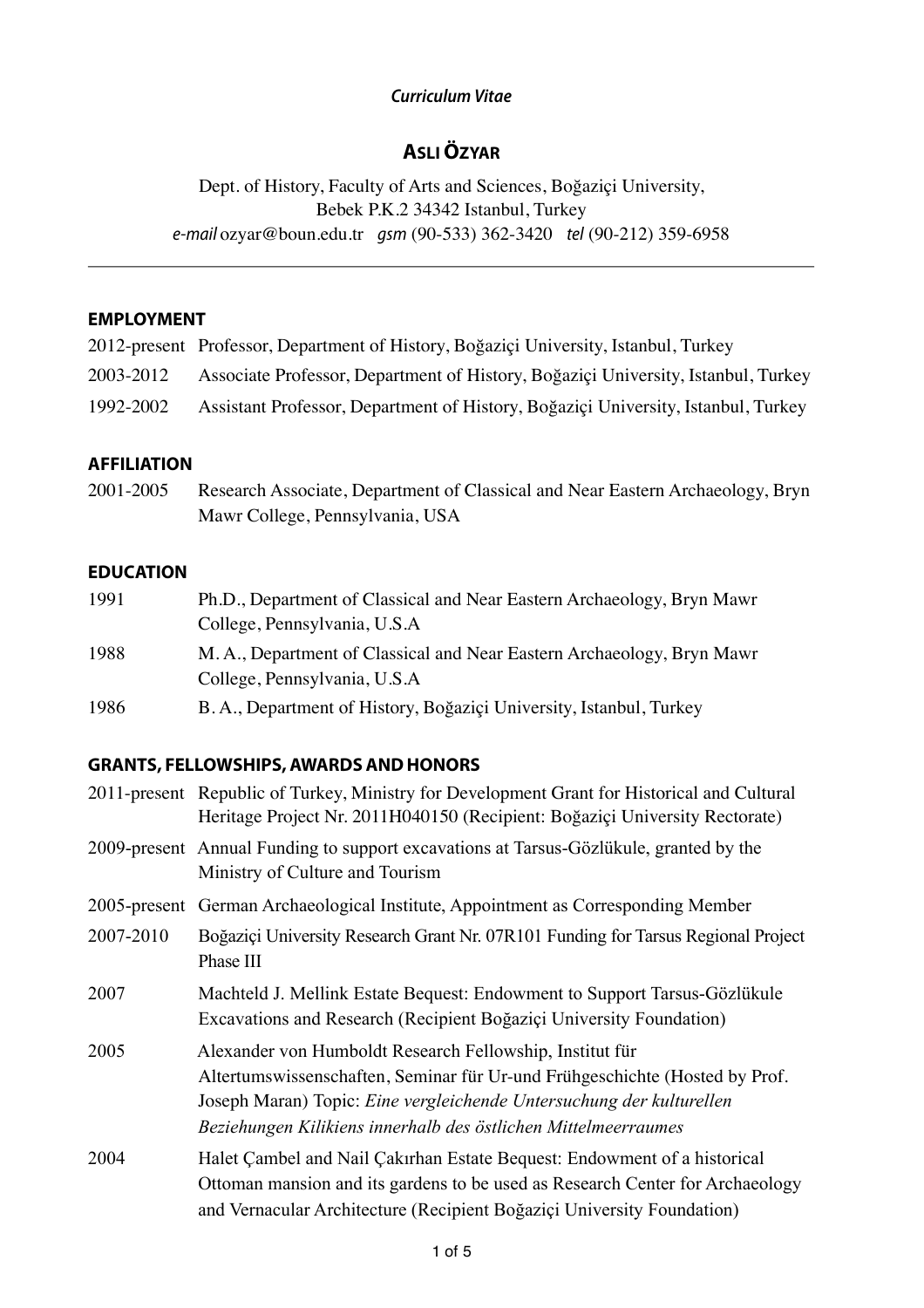| 2003      | Award for Outstanding Junior Researcher, Boğaziçi University                                                |
|-----------|-------------------------------------------------------------------------------------------------------------|
| 2003      | Institute for Aegean Prehistory (INSTAP) Excavation Grant                                                   |
| 2002-2005 | Boğaziçi University Research Grant Nr. 02R101 Funding for Tarsus Regional Project<br>Phase II               |
| 2000      | German Archeological Institute (DAI) Fellowship, Berlin                                                     |
| 2000-2002 | Boğaziçi University Research Grant Nr. 00HB901 Funding for Tarsus Regional<br>Project Phase I               |
| 1996      | Boğaziçi University Research Grant Nr. 96943 Funding for Research on Karatepe-<br><b>Aslantas Sculpture</b> |
| 1990-91   | Mesopotamian Fellowship, American Schools of Oriental Research                                              |
| 1989-90   | Andrew W. Mellon Fellowship, Metropolitan Museum of Art, New York                                           |
| 1986-89   | Bryn Mawr College Fellowship                                                                                |

## **RESEARCHPROJECTS**

|           | 2011-present Project Director, Historical and Cultural Heritage Project to document, conserve |
|-----------|-----------------------------------------------------------------------------------------------|
|           | and restore a historical Ottoman mansion with grounds (Istanbul) and a historical             |
|           | cotton gin factory (Tarsus) to be used as Boğaziçi University Center for                      |
|           | Archaeology and Cultural Heritage                                                             |
|           | 2007-present Excavation Director, Tarsus-Gözlükule Excavations, Tarsus, Mersin, Turkey,       |
|           | Boğaziçi University in cooperation with Bryn Mawr College                                     |
| 2000-2006 | Project Director, Survey and Interdisciplinary Research Project at Tarsus-                    |

- Gözlükule, Tarsus, Turkey, in cooperation with Bryn Mawr College
- 1995-2000 Researcher, Architectural Sculpture at Karatepe-Aslantaş, Cilicia, Turkey

## **ADMINISTRATIVEDUTIES**

| 2012-present Boğaziçi University Foundation, Executive Committee Academic Member                                                                                                                                                                       |
|--------------------------------------------------------------------------------------------------------------------------------------------------------------------------------------------------------------------------------------------------------|
| 2007-present Scientific Research Projects, Jury Member for Archaeologial Projects, Istanbul<br>University, Faculty of Letters.                                                                                                                         |
| 2006-present Department of History Advisor to Exchange and Erasmus Students                                                                                                                                                                            |
| Getty Connecting Art Histories Initiative, Host to Visiting Scholar during March<br>(Associate Professor Marian Feldman, University of Berkeley).                                                                                                      |
| Member of Boğaziçi University Delegation invited by the Ministry for Science,<br>Research and the Arts of the State of Baden Württemberg, Germany, to initiate<br>German scientific cooperation with Turkey, April 7 <sup>th</sup> -10 <sup>th</sup> . |
| Faculty of Arts and Science Executive Committee, Associate Professor<br>Representative                                                                                                                                                                 |
| Faculty of Arts and Science Council, Assistant Professor Representative                                                                                                                                                                                |
| Faculty of Arts and Sciences, Assistant Professor Representative                                                                                                                                                                                       |
| <b>Honorary Doctorate Commission Member</b>                                                                                                                                                                                                            |
|                                                                                                                                                                                                                                                        |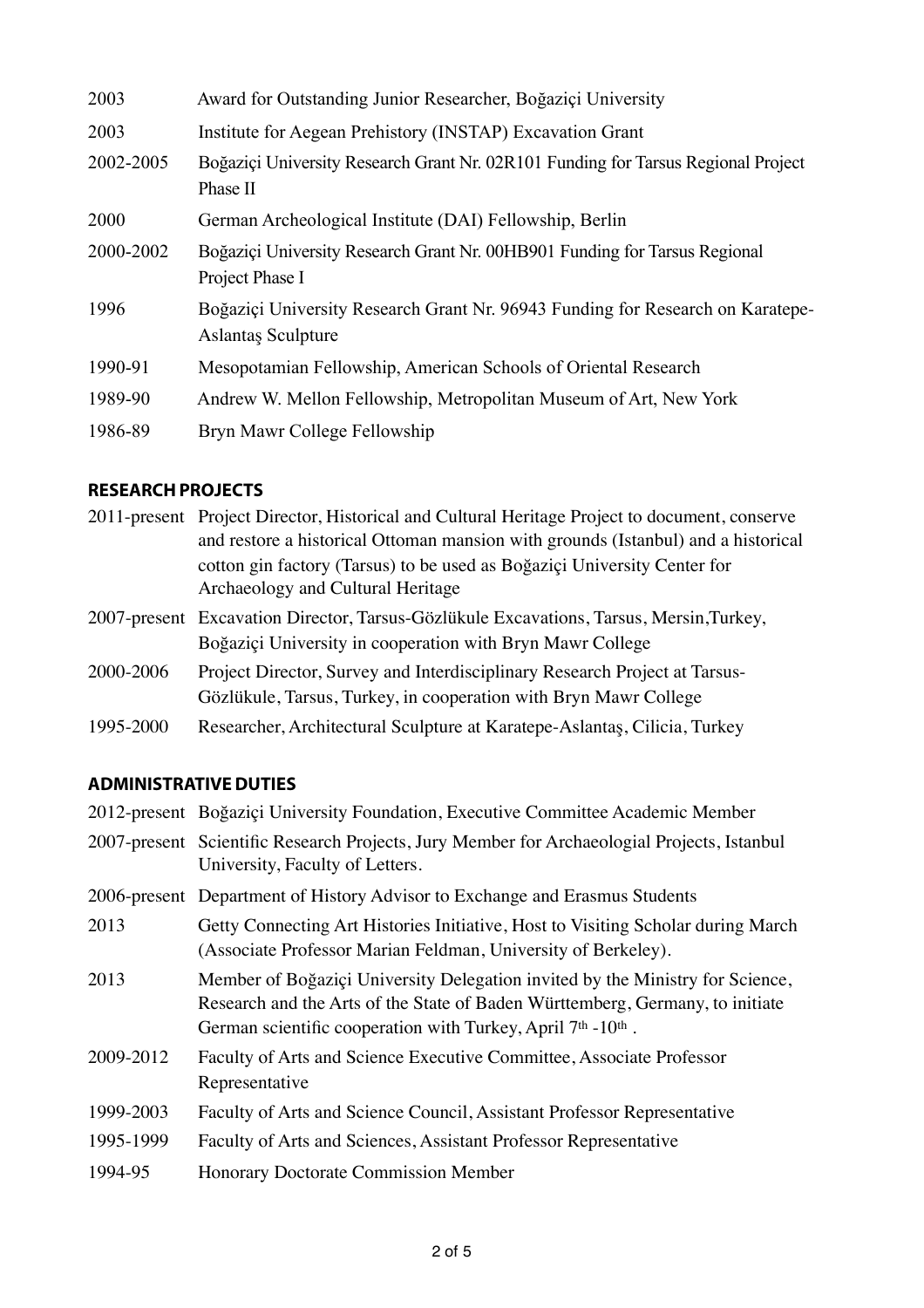## **PUBLICATIONS**

### **BOOKS**

| 2005 | Özyar, A., (der.) Field Seasons 2001-2003 of the Tarsus-Gözlükule       |
|------|-------------------------------------------------------------------------|
|      | Interdisciplinary Research Project, Istanbul: Ege Yayınları.            |
| 2003 | Cambel, H. and A. Özyar, Karatepe-Aslantaş: Azatiwataya. Die Bildwerke, |
|      | Philipp von Zabern, Mainz am Rhein.                                     |

#### **BOOK CHAPTERS**

|                 | in press 2014 Özyar, A. "Anatolia after 2000 B.C." Colin Renfrew and Paul Bahn (eds.)<br>Cambridge World Prehistory, Cambridge: Cambridge University Press.                                                                                                                                                                                                       |
|-----------------|-------------------------------------------------------------------------------------------------------------------------------------------------------------------------------------------------------------------------------------------------------------------------------------------------------------------------------------------------------------------|
| 2013            | Özyar, A. "Writing on the Wall: Reviewing Sculpture and Inscription on the Gates<br>of the Iron Age Citadel of Azatiwataya (Karatepe-Aslantaş)" in Redford, S. (ed.)<br>Cities and Citadels, Ancient Near Eastern Studies Supplement Series (Ed. A.<br>Sagona), 115-137, Leuven: Peeters Press.                                                                   |
| 2008            | Özyar, A. "Einige Untersuchungen zu den kleinen Orthostaten aus Tell Halaf-<br>Späthethitische Kunst oder hurritisches Erbe?" G. Wilhem (eds.) Hattusa-<br>Boğazköy Das Hethiterreich im Spannungsfeld des Alten Orients. 6.<br>Internationales Colloquium der Deutschen Orient-Gesellschaft, Würzburg<br>22-24.3. 2006, 397-420, Wiesbaden: Harrassowitz Verlag. |
| 2006            | Özyar, A. "A Prospectus of Hittite Art Based on the State of our Knowledge at the<br>Beginning of the 3rd Millennium." D.P. Mielke – U.D. Schoop – J. Seeher (eds.)<br>Byzas 4: Structuring and Dating in Hittite Archaeology, Istanbul: Ege Yayınları.                                                                                                           |
| 2005            | Özyar, A., "Anatolian Civilizations'? European Perspectives on Ancient Cultures<br>in Turkey." In H.Yılmaz (ed.), Placing Turkey on the Map of Europe, 43-69,<br>Istanbul: Boğaziçi Üniversitesi Yayınları.                                                                                                                                                       |
| 2003            | Özyar, A., "Architectural Relief in Anatolia through Time: Contextualizing the<br>Gate Sculptures of Karatepe-Aslantaş/Azatiwataya," Identifying Changes: The<br>Transition from Bronze to Iron Ages in Anatolia and its Neighbouring Regions,<br>eds. B. Fischer, H. Genz, E. Jean, K. Köroğlu, Istanbul: Türk Eskiçağ Bilimleri<br>Enstitüsü.                   |
| 1998            | Özyar, A., "Prospects for Anatolian Archaeology" Essays in Honour of Aptullah<br>Kuran, eds. Ç. Kafesçioğlu and L. Thyss-Şenocak, 55-64, Istanbul: Yapı Kredi<br>Yayınları.                                                                                                                                                                                       |
| 1998            | Özyar, A. "The Use and Abuse of Re-use at Karkamish" Light on Top of the<br>Black Hill, Studies Presented to Halet Çambel. eds. G. Arsebük, M. J. Mellink, W.<br>Schirmer, 633-640, Istanbul: Ege Yayınları.                                                                                                                                                      |
| <b>ARTICLES</b> |                                                                                                                                                                                                                                                                                                                                                                   |
| 2011            | Mommsen, H., Mountjoy, P. M. and A. Özyar, "Provenance Determination of 30<br>Mycenean Vessels from the 1934-1939 Excavations at Tarsus by Neutron<br>Activation Analysis" Archaeometry 53, 5: 900-915.                                                                                                                                                           |
| 2008            | Özyar, A. "Memoirs of Machteld Johanna Mellink." Proceedings American<br>Philosophical Society 152/3: 410-417.                                                                                                                                                                                                                                                    |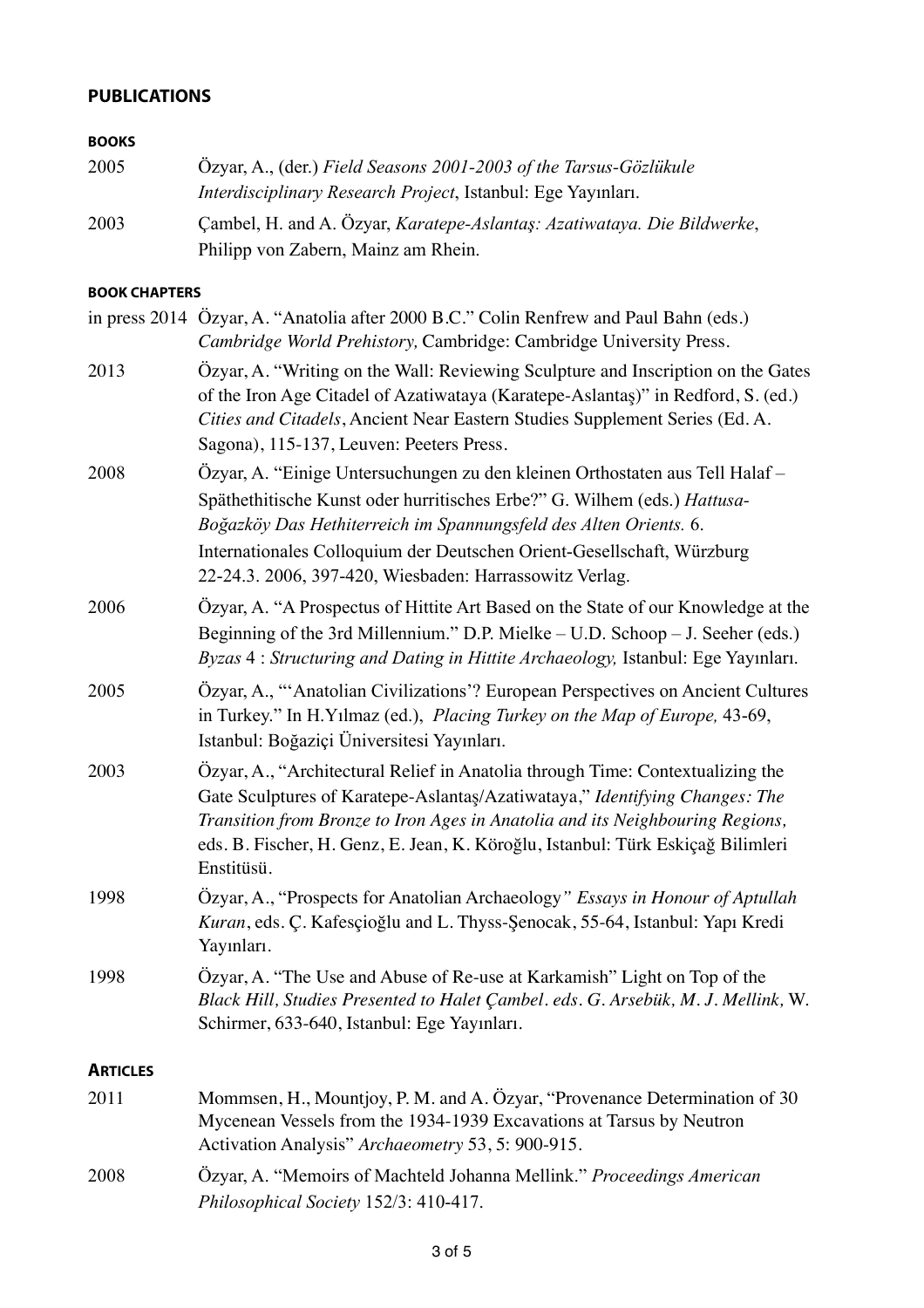| 2006 | Özyar, A., İ. Özgen, "Prof. Dr. Machteld Johanna Mellink," TÜBA-AR IX (Turkish<br>Academy of Sciences Journal of Archaeology ) 39-48.                                                                                  |
|------|------------------------------------------------------------------------------------------------------------------------------------------------------------------------------------------------------------------------|
| 2000 | Özyar, A., "Einige neue Gedanken zu den sogenannten Fürstengräbern aus<br>Alacahöyük" Der Anschnitt Beiheft 13, 101-112.                                                                                               |
| 1998 | Özyar, A., "Die Schiffsszene aus Karatepe-Arslantas" Istanbuler Mitteilungen 48,<br>$97-106.$                                                                                                                          |
| 1996 | Ozyar, A., "Reconsidering the "Royal" Tombs of Alacahöyük; Problems of<br>Stratigraphy According to the Topographical Location of the Tombs" TÜBA-AR 2<br>(Turkish Academy of Sciences Journal of Archaeology), 79-85. |

### **EXCAVATION REPORTS**

| 2012 | Özyar, A., E. Ünlü, S. Karacic, C. Külekçioğlu, T. Pilavcı, S. Yalçın, "Tarsus-<br>Gözlükule 2010 Kazısı." 33. Araştırma Sonuçları Toplantısı, Vol. 2, 413-432. T.C.<br>Kültür ve Turizm Bakanlığı: Ankara.                                                                 |
|------|-----------------------------------------------------------------------------------------------------------------------------------------------------------------------------------------------------------------------------------------------------------------------------|
| 2011 | Özyar, A. E. Ünlü, S. Karacic, C. Person, T. Pilavcı, S. Yalçın, "Tarsus-Gözükule<br>2009 Yılı Çalışmaları." 32. Araştırma Sonuçları Toplantısı, Vol. 3, 251-262. T.C.<br>Kültür ve Turizm Bakanlığı: Ankara.                                                               |
| 2010 | Özyar, A., E. Ünlü, G.Kaschau, C.Person, S. Duvarcı, "Tarsus-Gözlükule 2008<br>Yılı Kazısı." 31. Araştırma Sonuçları Toplantısı. Vol. 1, 265-284, T.C. Kültür ve<br>Turizm Bakanlığı: Ankara.                                                                               |
| 2009 | Özyar, A. G. Danışman, E. Ünlü, E. Kuruçayırlı, "Tarsus-Gözlükule 2007 Yılı<br>Kazısı." 30. Kazı Sonuçları Toplantısı, Vol. 2, 47-60, T.C. Kültür ve Turizm<br>Bakanlığı: Ankara.                                                                                           |
| 2009 | Özyar, A. G. Danışman, "Tarsus-Gözlükule 2005-2006 Disiplinlerarası<br>Araştırmaları." 26. Araştırma Sonuçları Toplantısı. Vol. 1, 383-398, T.C. Kültür<br>ve Turizm Bakanlığı: Ankara.                                                                                     |
| 2005 | Özyar, A. and G. Danışman, H. Karabulut, H. Özener, "Tarsus-Gözlükule 2003<br>Yılı Disiplinlerarası Araştırmaları," T. C. Kültür Bakanlığı Anıtlar ve Müzeler<br>Müdürlüğü 22. Araştırma Sonuçları Toplantısı, Vol. 2, 87-92. T.C. Kültür ve<br>Turizm Bakanlığı: Ankara.   |
| 2004 | Özyar, A. and G. Danışman, H. Karabulut, H. Özener, "Tarsus-Gözlükule 2002<br>Yılı Disiplinlerarası Araştırmaları," T. C. Kültür Bakanlığı Anıtlar ve Müzeler<br>Müdürlüğü 21. Araştırma Sonuçları Toplantısı, Vol. 2, 235-244. T.C. Kültür ve<br>Turizm Bakanlığı: Ankara. |
| 2003 | Özyar, A. and G. Danışman, C. Gürbüz, H. Özener, Tarsus-Gözlükule 2001 Yılı<br>Enterdisipliner Araştırmaları," T.C. Kültür Bakanlığı Anıtlar ve Müzeler<br>Müdürlüğü 20. Araştırma Sonuçları Toplantısı, Vol. 1, 273-282, T.C. Kültür ve<br>Turizm Bakanlığı: Ankara.       |